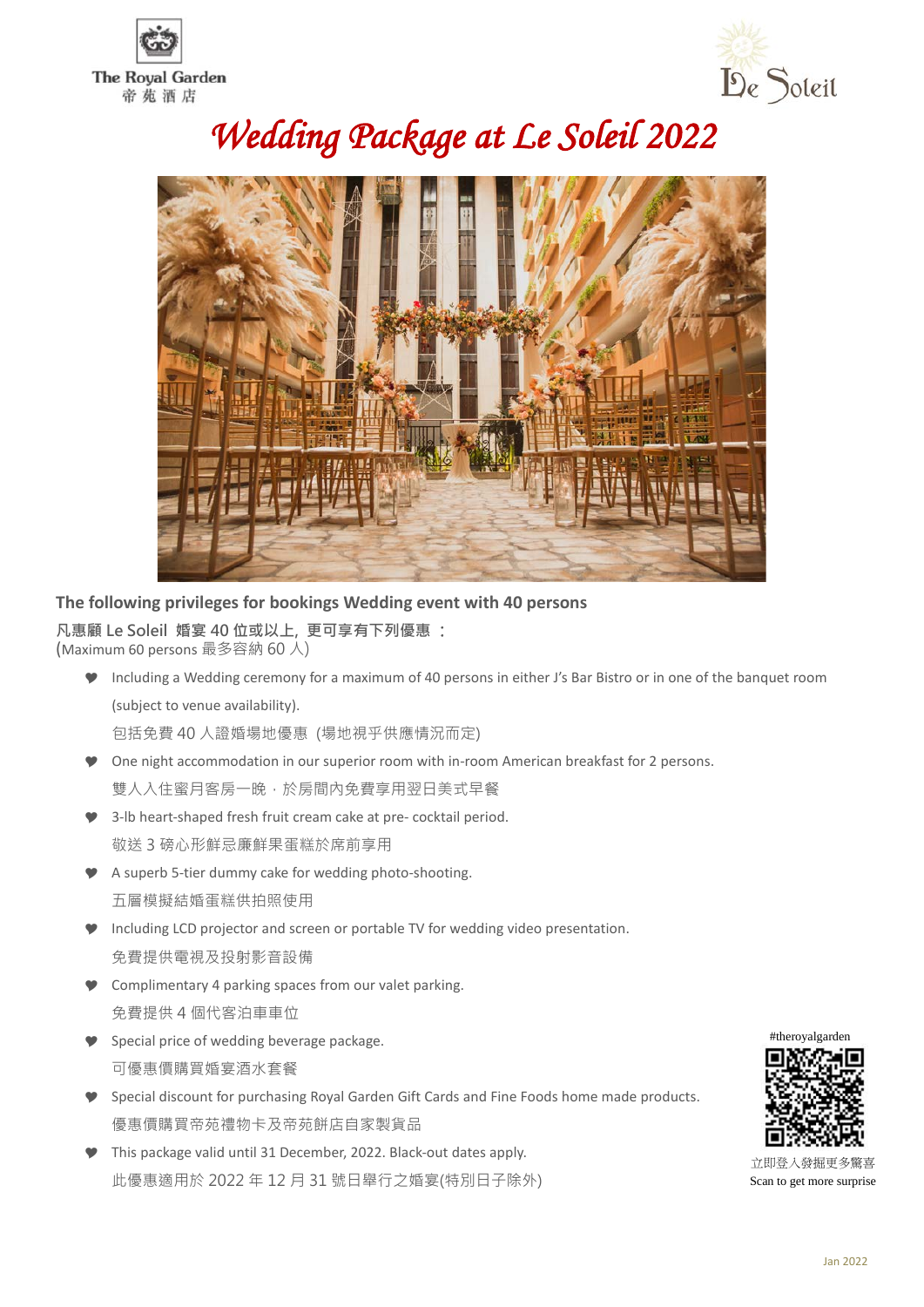



# *Wedding Celebration Party Set Menu*

## **Appetizers Combinations** 頭盤及沙律

Crispy-fried Saigon Spring Roll, Steamed Rice Flour Roll with Minced Pork and Dried Shrimp, Grilled Sugar Cane wrapped with Shrimp Mousse, Pomelo Salas with Scallops, Squids and Shrimps 香脆西貢春卷、越式蒸粉包、堤岸蔗蝦、 帶子、魷魚、鮮蝦柚子沙律 Baked U.S. Jumbo Scallop with Black Truffle and Hollandaise Sauce 黑松露焗美國珍寶帶子

## **Soup** 湯羹

Seafood & Asparagus Soup with Garlic 蒜香海鮮蘆筍羹

## **Main Dishes Combination** 主菜

Baked Cod Fish with Mango Sauce with Tiger Pawn with Garlic and Butter 香芒焗銀鱈魚伴蒜香牛油焗虎蝦 **or** 或

Roasted French Spring Chicken with Tiger Pawn with Garlic and Butter 國燒春雞伴蒜香牛油焗虎蝦

### **Dessert**

Dessert Platter 甜品併盤

## 每位港幣 **HK\$500 per person 40** 位或以上 **Minimum of 40 guests**

另加 HK\$80 提供 2 小時席間無限量供應汽水、橙汁及指定啤酒 Additional charge HK\$80 for 2-hour free flow of soft drinks, chilled orange juice and selected beer

> 如閣下對任何食物產生敏感,請直接與本餐廳職員聯絡。 If you have any food allergies, please inform our staff. 另加一服務費。The price is subject to 10% service charge.

#### **午餐可享有 10%的折扣優惠**

**Lunch Reception can enjoy 10% off discount offers.** 午餐最低收費 Lunch Minimum Charge at HK\$20,000 net 晚餐最低收費 Dinner Minimum Charge at HK\$26,000 net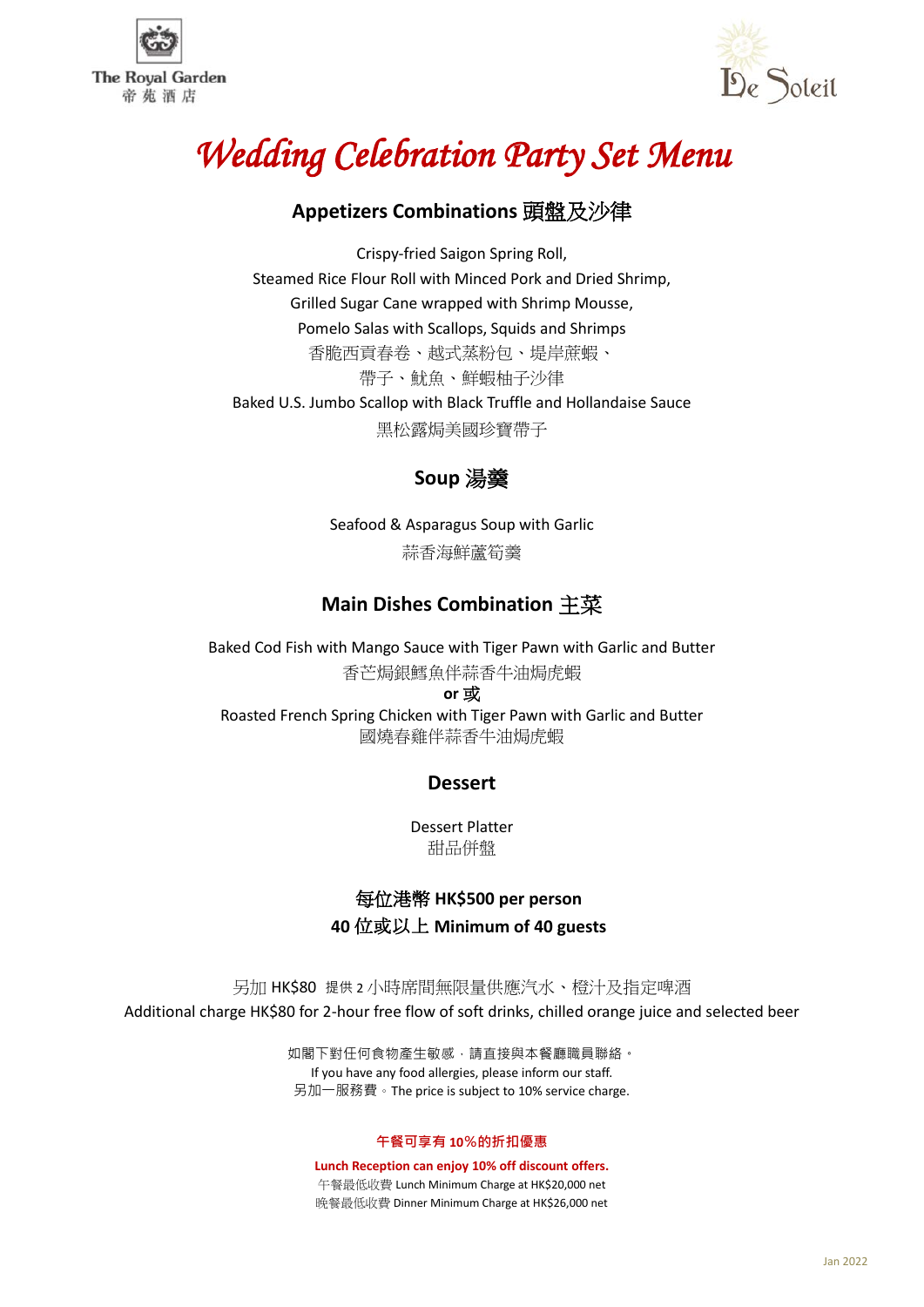



# *Wedding Party Celebration Buffet Menu*

## **Appetizer and Salad 頭盤及沙律**

Baked Crab Shell with Black Truffle (serve individually) 黑松露焗釀蟹蓋 (位上) Crab Legs, Red Shrimps, New Zealand Mussels and Sea Whelks Served with Cocktail Dressing and Lemon Wedges 加拿大長腳蟹、凍蝦、青口、翡翠螺 Green Papaya Salad with Sakura Shrimp & Vietnamese Sausage 扎肉櫻花蝦青木瓜沙律 Pomelo Salad with Scallop, Squid & Shrimp 海鮮柚子沙律 Smoked Salmon 煙三文魚 Rice Paper Rolls with Garlic Shrimps 燒蝦米紙卷 Crispy-fried Spring Rolls 香脆西貢春卷 Deep-fried Chicken Wing "Vietnamese" Style with Lemongrass

## **Hot Dish 熱盤**

Pan-Seared Lamb Chop with Rosemary Sauce 香煎羊扒配迷迭香汁 Roasted Pork Suckling "Vietnamese Style" 越式烤豬 Roasted Salmon Fillet with Fish Sauce 越式燒三文魚 French Roasted Spring Chicken with Vietnamese Herbs 五味燒法國春雞 Braised Ox-tail with Lemongrass & Tomato 鮮茄燴牛尾 Stir-fried Thick Rice Noodle with Prawns 蝦球炒金邊粉 Stir-fried Seasonal Vegetables in "Vietnamese" Style 越式炒時蔬 Fried Rice with Assorted Seafood 海鮮炒飯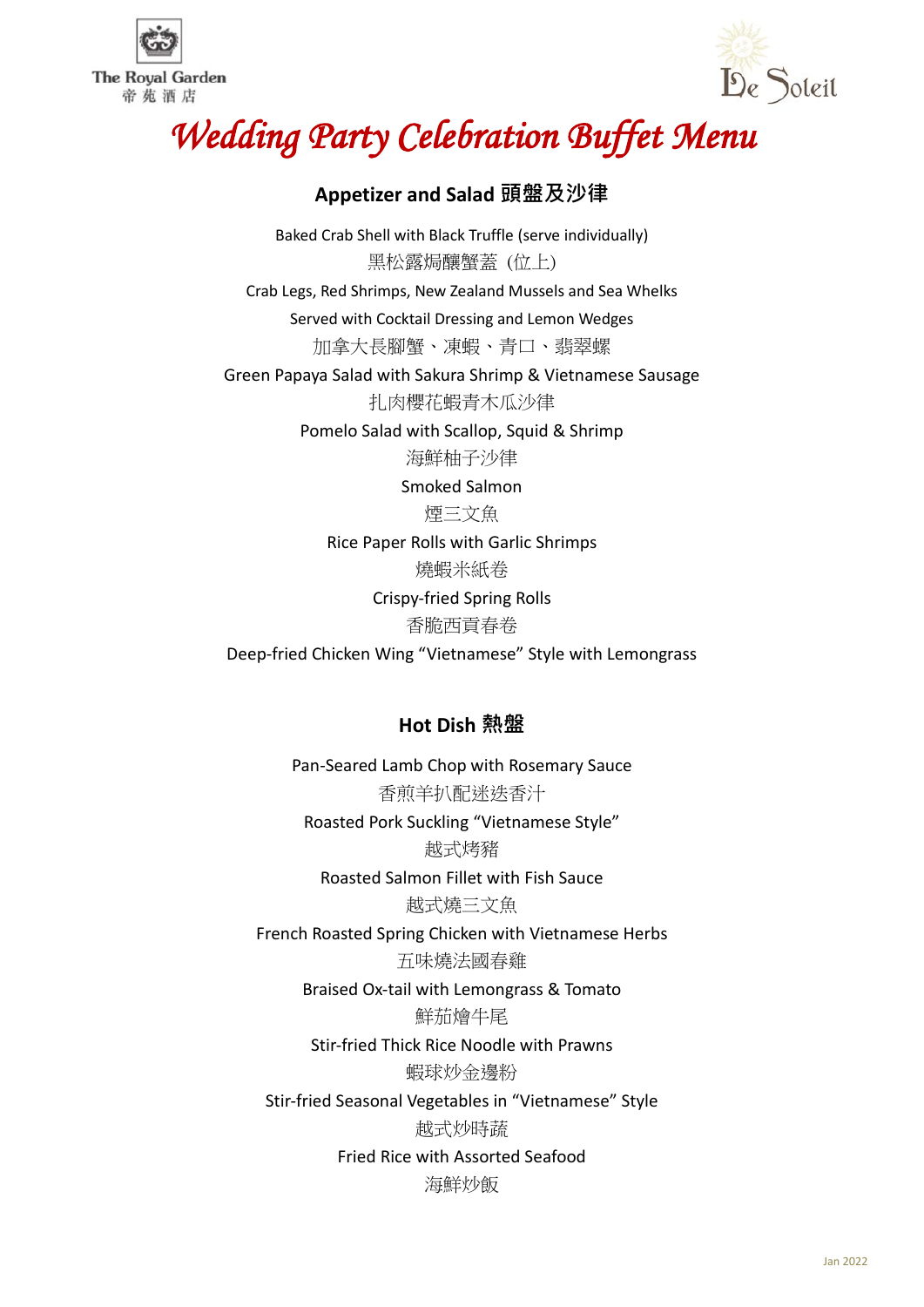



## **Roast Station** 銀臺燒

Roasted U.S. Bone in Prime Rib 燒美國有骨肉眼

## **Dessert 甜品**

Tiramisu

意大利芝士咖啡餅 Mango Napoleon 芒果拿破崙 Panna Cotta 雲呢拿奶凍 French Pastries 法式雜餅 Coconut Layer Cake 越南拉椰糕 Mango Grass Jelly 芒果涼粉 Fresh Fruit Platter 時令鮮果盤

## 每位港幣 **HK\$650 per person 40** 位或以上 **Minimum of 40 guests**

另加 HK\$80 提供 3 小時席間無限量供應汽水、橙汁及指定啤酒 Additional charge HK\$80 for 3-hour free flow of soft drinks, chilled orange juice and selected beer

> 如閣下對任何食物產生敏感,請直接與本餐廳職員聯絡。 If you have any food allergies, please inform our staff. 另加一服務費。The price is subject to 10% service charge.

#### **午餐可享有 10%的折扣優惠**

**Lunch Reception can enjoy 10% off discount offers.**

午餐最低收費 Lunch Minimum Charge at HK\$20,000 net 晚餐最低收費 Dinner Minimum Charge at HK\$26,000 net